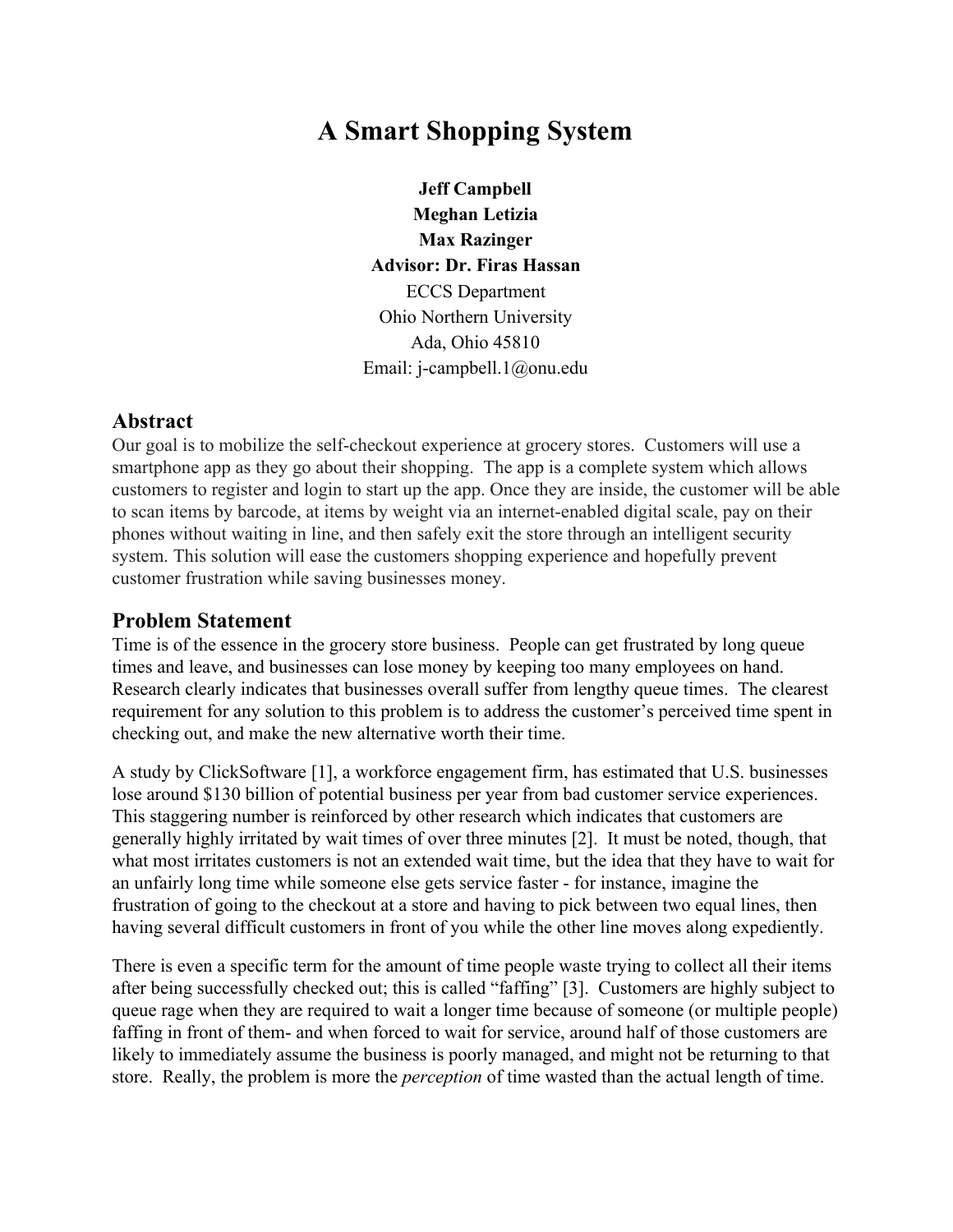## **Solution**

Our proposed solution is going to ease the overall shopping experience for the customer by making the checkout experience a mobile platform. Now, customers will be able to scan items as they move through the store, in a timely manner, on their own smart phone with our mobile app. This app will track items on the order and will interface with a digital scale, mounted on the shopping cart itself, to allow produce purchases. At the end of the shopping experience, the app will transfer payment to the store as well as inventory information. The cart will have additional security features, including but not limited to a broad tracking method, which could also be used to help lost children locate their parents, and a transmitted alarm system which will be triggered if the cart leaves the store without authorization.

With regard to customer needs, the customer requires some type of security in the form of a system to track the carts. Additionally, the customer requires an alarm system that will prevent shoppers from leaving the store without having their carts and contents checked. The customer would prefer that the app be easily interfaced with a particular store location so that inventory and sales information regarding purchases can be tracked and recorded.

## **The System**

Our proposed solution primarily consists of three main subsystems: a phone application, for user interaction; a security system, to allow customers to safely leave the store; and a digital scale, for the purchasing of weight-based goods.

#### *Phone Application*

The Application is one of the main components of smart shopping system. This is what will connect the customer to the system and be able to use the scale as well as the alarm system. Inside of this Application, customers will be able to create an account using an email verification and once they create an account be able to log in. If the smart shopping system would be used in an actual store, then the store would be able to use their own login system which would be implemented as well.

After the customer is logged in, they will have a few options to do. One is to use the barcode scanner to scan items to add to their cart list which would display what items they have and the price of them added up as they go.

#### *Security System*

The security system is crucial for the smart shopping system experience, ensuring that customers are leaving with *purchased* goods when exiting the store location. The system put into place will implement the usage of lasers on each side of the exit door that will trigger a mounted alarm system, which will also be mounted on the exit door. The alarm relies upon clearances via a fingerprint scanner that will be able to read employee fingerprints after they have verified that the entirety of the goods in the cart have been purchased by the customer, thus temporarily disarming the laser sensor and allowing the cart to pass by.